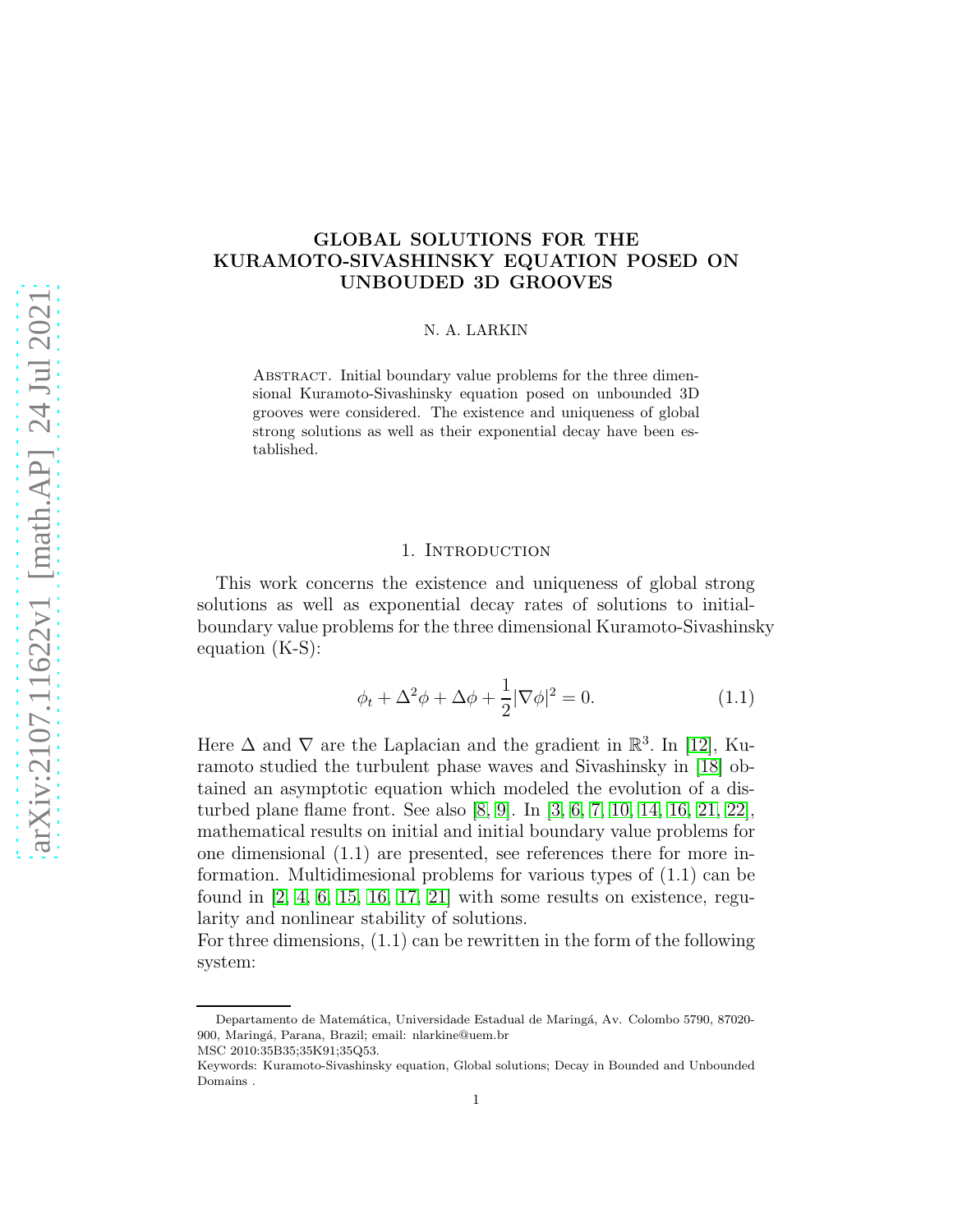#### 2 N. A. LARKIN

$$
(u_j)_t + \Delta^2 u_j + \Delta u_j + \frac{1}{2} \sum_{i=1}^3 (u_i^2)_{x_j} = 0,
$$
\n(1.2)

$$
(u_j)_{x_i} = (u_i)_{x_j}, \quad i \neq j; \quad i, j, = 1, 2, 3,
$$
\n
$$
(1.3)
$$

where  $u_j = \phi_{x_j}$ . First essential problem that arises while one studies either (1.1) or (1.2)-(1.3) is a destabilizing effect of  $\Delta u_i$  that may be damped by a dissipative term  $\Delta^2 u_i$  provided a domain has some specific properties. Naturally, so called "thin domains" here appear where some dimensions are small while the others may be arbitrarily large. Second essential problem is presence of semilinear interconnected terms in (1.2). This does not allow to obtain first estimate independent of solutions and leads to a connection between geometric properties of a domain and initial data.

Our work has the following structure: Chapter I is Introduction. Chapter 2 contains notations and auxiliary facts. In Chapter 3, formulation of an initial boundary value problem for  $(1.2)-(1.3)$  posed on a unbounded groove is given. The existence of a global strong solution, exponential decay of the  $L^2$ -norm have been established. Chapter 4 contains conclusions.

# 2. Notations and Auxiliary Facts

Let  $\Omega$  be a domain in  $\mathbb{R}^3$  and  $x = (x_1, x_2, x_3) \in \Omega$ . We use the standard notations of Sobolev spaces  $W^{k,p}$ ,  $L^p$  and  $H^k$  for functions and the following notations for the norms [\[1,](#page-9-8) [5\]](#page-9-9): for scalar functions  $f(x, t)$ 

$$
\mathbb{R}^{+} = \{ t \in \mathbb{R}^{1}; \ t \ge 0 \}, \quad ||f||^{2} = \int_{\Omega} |f|^{2} d\Omega, \quad ||f||_{L^{p}(\Omega)}^{p} = \int_{\Omega} |f|^{p} d\Omega,
$$

$$
||f||_{W^{k,p}(\Omega)}^{p} = \sum_{0 \le \alpha \le k} ||D^{\alpha}f||_{L^{p}(\Omega)}^{p}, \qquad ||f||_{H^{k}(\Omega)} = ||f||_{W^{k,2}(\Omega)}.
$$

When  $p = 2$ ,  $W^{k,p}(\Omega) = H^k(\Omega)$  is a Hilbert space with the scalar product

$$
((u,v))_{H^k(\Omega)} = \sum_{|j| \le k} (D^j u, D^j v), ||u||_{L^{\infty}(\Omega)} = \text{ess sup}_{\Omega} |u(x)|.
$$

We use a notation  $H_0^k(\Omega)$  to represent the closure of  $C_0^{\infty}(\Omega)$ , the set of all  $C^{\infty}$  functions with compact support in  $\Omega$ , with respect to the norm of  $H^k(\Omega)$ .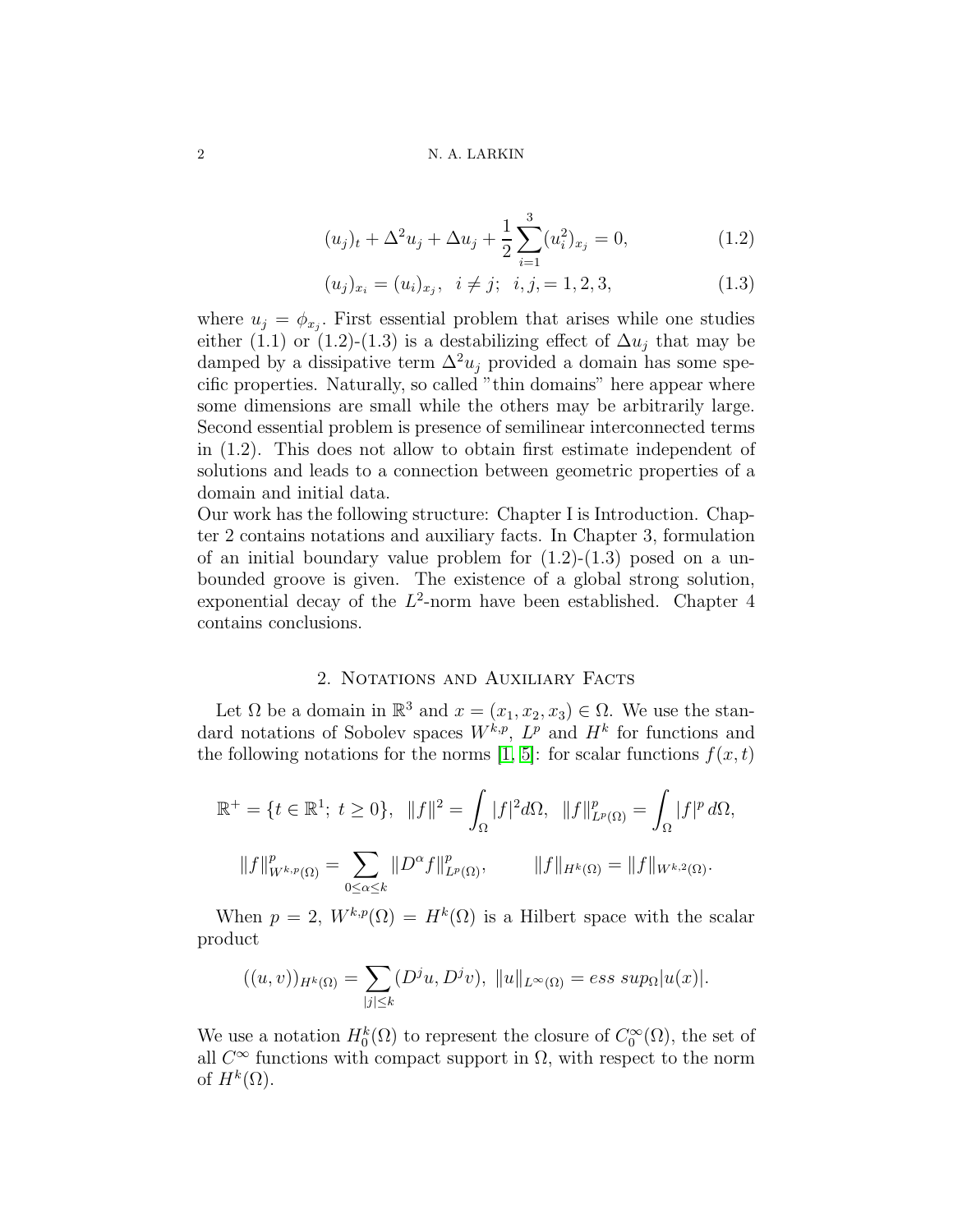**Lemma 2.1** (Steklov's Inequality [\[19\]](#page-10-8)). Let  $v \in H_0^1(0, L)$ . Then

$$
\frac{\pi^2}{L^2} \|v\|^2 \le \|v_x\|^2. \tag{2.1}
$$

**Lemma 2.2** (Differential form of the Gronwwall Inequality). Let  $I =$  $[t_0, t_1]$ . Suppose that functions  $a, b : I \to \mathbb{R}$  are integrable and a function  $a(t)$  may be of any sign. Let  $u: I \to \mathbb{R}$  be a differentiable function satisfying

$$
u_t(t) \le a(t)u(t) + b(t), \text{ for } t \in I \text{ and } u(t_0) = u_0,
$$
 (2.2)

then

$$
u(t) \le u_0 e^{\int_{t_0}^t a(\tau) d\tau} + \int_{t_0}^t e^{\int_{t_0}^s a(\tau) d\tau} b(s) ds
$$

The next Lemmas will be used in estimates:

**Lemma 2.3** (See [\[13\]](#page-10-9), Theorem 7.1; [\[20\]](#page-10-10), Lemma 3.5.). Let  $v \in H_0^1(\Omega)$ and  $n = 3$ , then

$$
||v||_{L^{4}(\Omega)} \le 2^{1/2} ||v||^{1/4} ||\nabla v||^{3/4}.
$$
\n(2.3)

3. K-S system posed on a groove

Define a groove

 $D = \{x \in \mathbb{R}^3; x_1 \in \mathbb{R}^1, x_2 \in (0, B > 0), x_3 \in \mathbb{R}^+\}, Q_t = (0, t) \times D.$ **Lemma 3.1.** Let  $f \in H_0^2(D)$ . Then

$$
a||f||^2 \le ||\nabla f||^2, \quad a^2||f||^2 \le ||\Delta f||^2, \quad a||\nabla f||^2 \le ||\Delta f||^2, \tag{3.1}
$$

where 
$$
a = \frac{\pi^2}{B^2}.
$$
 (3.2)

Proof. By definition,

$$
\|\nabla f\|^2 = \sum_{i=1}^3 \|f_{x_i}\|^2.
$$

Making use of Steklov's inequalities, we get

$$
\|\nabla f\|^2 \ge \|f_{x_2}\|^2 \ge \frac{\pi^2}{B^2} \|f\|^2 = a \|f\|^2.
$$

On the other hand,

$$
a||f||^2 \le ||\nabla f||^2 = -\int_{D_h} f\Delta f dx \le ||\Delta f|| ||f||.
$$

This implies

$$
a||f|| \le ||\Delta f||
$$
 and  $a^2||f||^2 \le ||\Delta f||^2$ .

Consequently,  $a \|\nabla f\|^2 \leq \|\Delta f\|^2$ . Proof of Lemma 3.1 is complete.  $\square$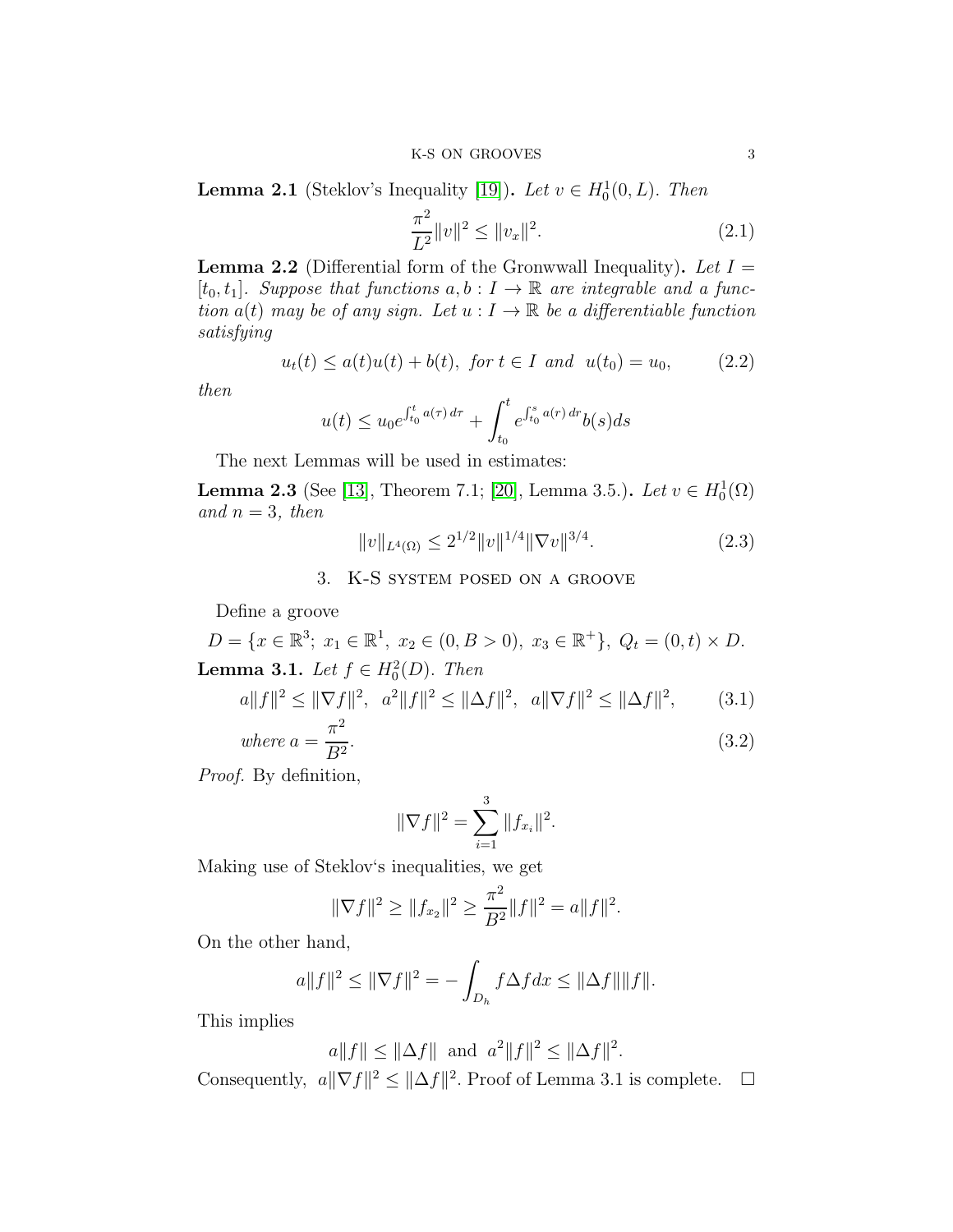In  $Q_t$  consider the following initial boundary value problem:

$$
(u_j)_t + \Delta^2 u_j + \Delta u_j + \frac{1}{2} \sum_{i=1}^3 (u_i^2)_{x_j} = 0,
$$
\n(3.3)

$$
(u_i)_{x_j} = (u_j)_{x_i}, \ j \neq i, \ i, j = 1, ..., 3; \tag{3.4}
$$

$$
u_j|_{\partial D_j} = \frac{\partial}{\partial N} u_j|_{\partial D_z} = 0, \ t > 0,
$$
\n(3.5)

$$
u_j(x,0) = u_{j0}(x), \ j = 1, ..., 3, \ x \in D.
$$
 (3.6)

where  $\frac{\partial}{\partial N}$  is an exterior normal derivative on  $\partial D$ .

Theorem 3.1. Let

$$
B < \pi, \ a = \frac{\pi^2}{B^2}, \ \ \theta = 1 - \frac{1}{a} > 0. \tag{3.7}
$$

Given  $u_{j0} \in H^4(D) \cap H_0^2(D)$ ,  $j = 1, 2, 3$  such that

$$
\theta - \frac{48}{\theta a^{3/2}} \sum_{i=1}^{3} ||u_{i0}||^2 > 0.
$$
 (3.8)

Then the problem  $(3.3)-(3.6)$  has a unique strong solution

 $u_j \in L^{\infty}(\mathbb{R}^+; H_0^2(D)), \ \Delta^2 u_j \in L^{\infty}(\mathbb{R}^+; L^2(D));$  $u_{jt} \in L^{\infty}(\mathbb{R}^+; L^2(D)) \cap L^2(\mathbb{R}^+; H_0^2(D), j = 1, 2, 3.$ 

Moreover,  $u_j$  satisfy the following inequality

$$
\sum_{j=1}^{3} \|u_j\|^2(t) + \frac{\theta}{2} \int_0^t \left(\sum_{j=1}^3 \|\Delta u_j\|^2(\tau)\right) d\tau \le \sum_{j=1}^3 \|u_{j0}\|^2, \tag{3.9}
$$

$$
\sum_{j=1}^{3} ||u_j||^2(t) \le \left[\sum_{j=1}^{3} ||u_{j0}||^2\right] \exp\{-\frac{a^2\theta t}{2}\}.
$$
 (3.10)

$$
\sum_{j=1}^{3} ||u_{jt}||^{2}(t) \le \left(\sum_{j=1}^{3} ||u_{jt}||^{2}(0)\right) \exp\{-\frac{a^{2}\theta t}{2}\},\tag{3.11}
$$

$$
\sum_{j=1}^{3} ||u_{jt}||^{2}(t) + \frac{\theta}{2} \int_{0}^{t} \left( \sum_{j=1}^{3} ||\Delta u_{j\tau}||^{2}(\tau) \right) d\tau
$$
  

$$
\leq \sum_{j=1}^{3} ||u_{jt}||^{2}(0), \qquad (3.12)
$$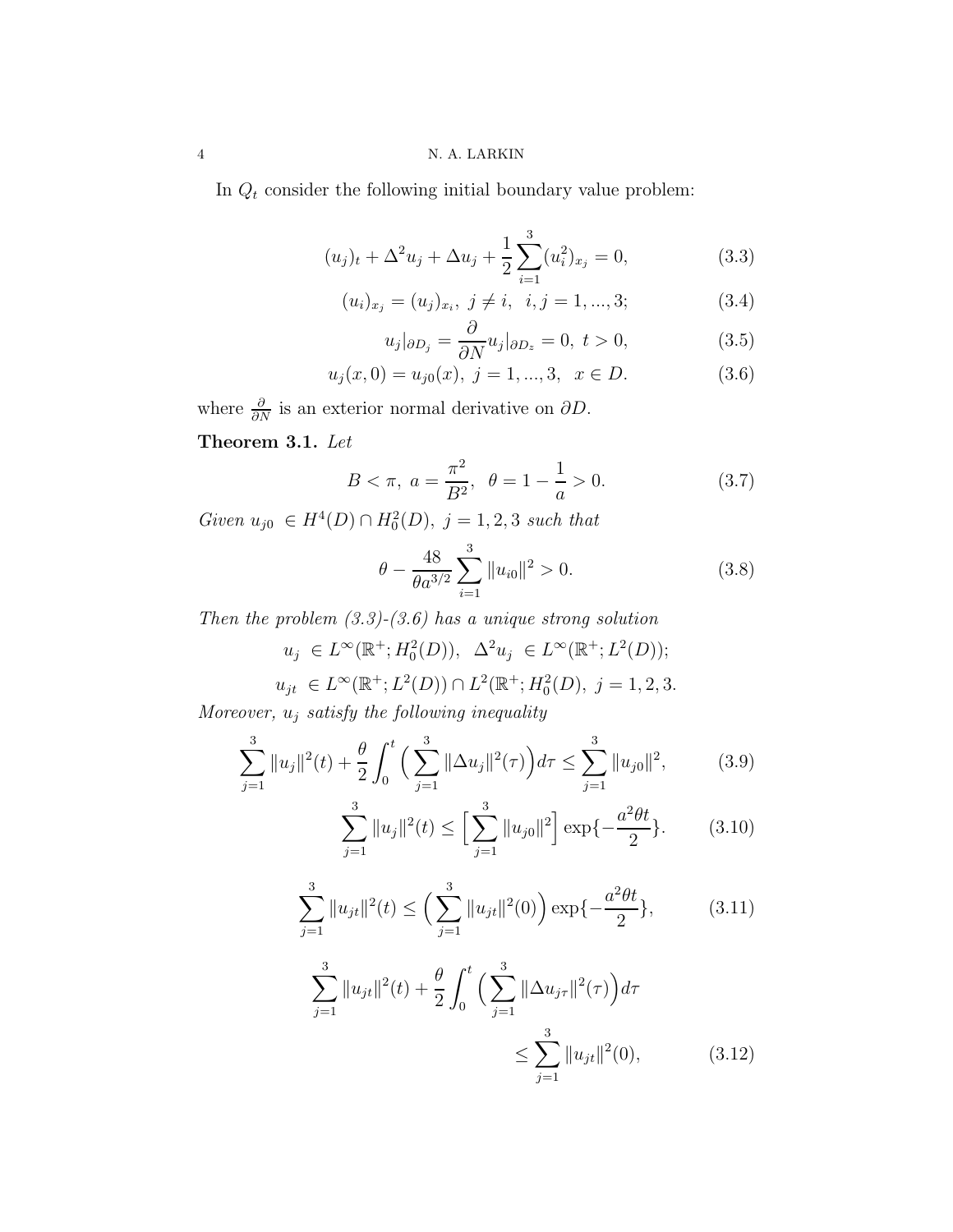## K-S ON GROOVES  $\hspace{1.5cm}5$

where,

$$
||u_{jt}||^2(0)|| \le C(||u_{0j}||_W), \ j = 1, 2, 3.
$$

*Proof.* Define the space  $W = H^4(D) \cap H_0^2(D)$  and let  $\{w_i(x), i \in \mathbb{N}\}\$  be a countable dense set in  $W$ . We can construct approximate solutions to  $(3.3)-(3.6)$  in the form

$$
u_j^N(x,t) = \sum_{i=1}^N g_i^j(t)w_i(x); \ j = 1, 2, 3.
$$

Unknown functions  $g_i^j$  $i(t)$  satisfy the following initial problems:

$$
\frac{d}{dt}(u_j^N, w_j)(t) + (\Delta u_j^N, \Delta w_j)(t) - (\nabla u_j^N, \nabla w_j)(t) \n- \frac{1}{2} \sum_{i=1}^3 ((u_i^N)^2, (w_j)_{x_j})(t) = 0,
$$
\n(3.13)

$$
g_i^j(0) = g_{i0}^j, \ j = 1, 2, 3; \ i = 1, 2, \dots \tag{3.14}
$$

By Caratheodory's existence theorem, there exist solutions of (3.13)-  $(3.14)$  at least locally in t. All the estimates we will prove will be done on smooth solutions of  $(3.3)-(3.6)$ . Naturally, the same estimates are true also for approximate solutions  $u_j^N$ .

**Estimate I** Miltiply (3.3) by  $2u_j$  to obtain

$$
\frac{d}{dt}||u_j||^2(t) + 2||\Delta u_j||^2(t) - 2||\nabla u_j||^2(t) \n- \sum_{i=1}^3 (u_i^2, (u_j)_{x_j})(t) = 0, \ j = 1, 2, 3.
$$
\n(3.15)

Since  $a||\nabla u_j||^2(t) \le ||\Delta u_j||^2(t)$ , taking into account (3.7), we get

$$
\frac{d}{dt}||u_j||^2(t) + \theta ||\Delta u_j||^2(t) + \theta ||\Delta u_j||^2(t) \n- \sum_{i=1}^3 (u_i^2, (u_j)_{x_j})(t) \le 0.
$$
\n(3.16)

Making use of Lemmas 2.3, 3.1, we estimate

$$
I = \sum_{i=1}^{3} (u_i^2, (u_j)_{x_j}) \le \sum_{i=1}^{3} ||u_i|| ||u_i||_{L^4(D)} ||(u_j)_{x_j}||_{L^4(D)}
$$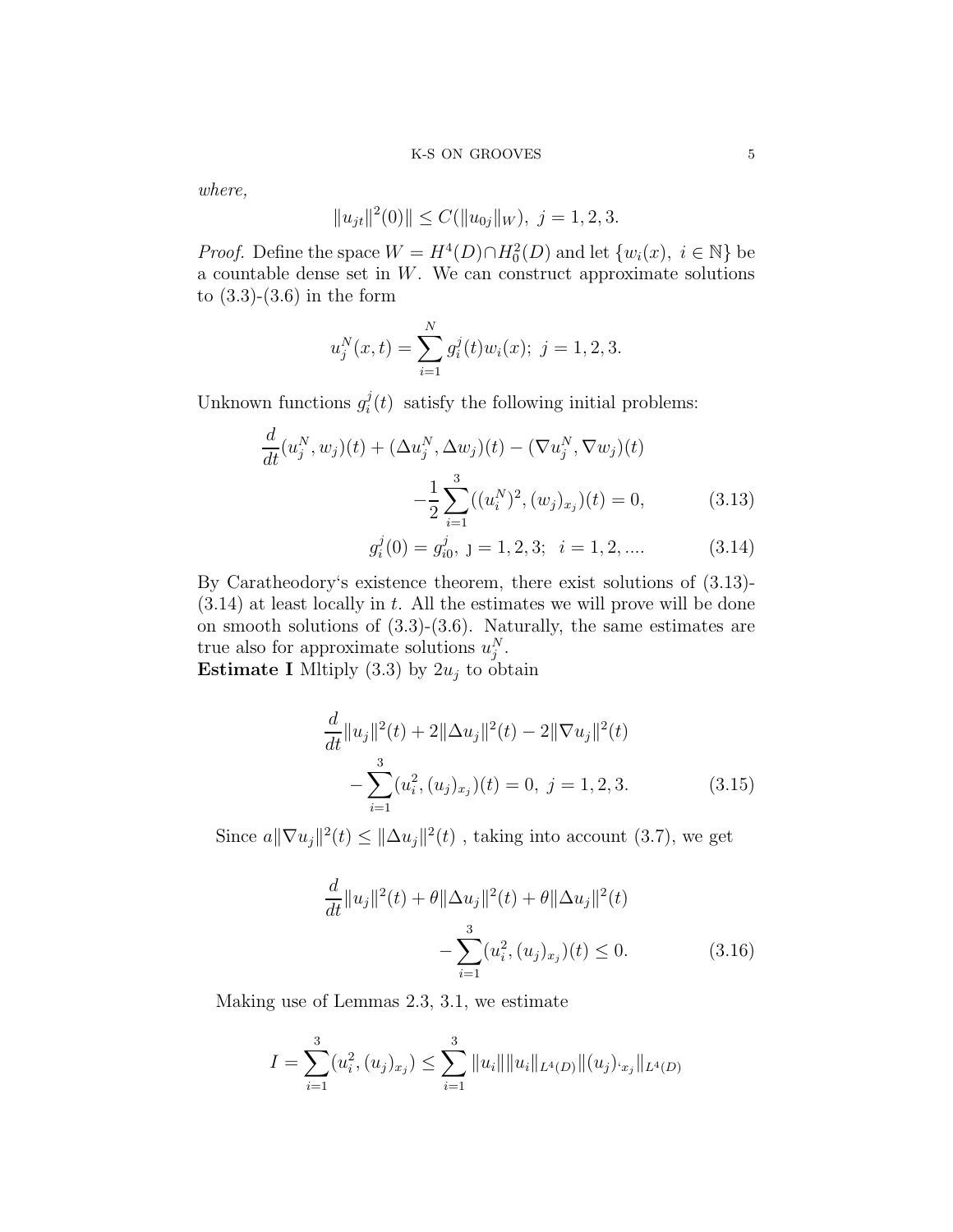$$
\leq \sum_{i=1}^{3} 2||u_{i}|| ||u_{i}||^{1/4} ||\nabla u_{i}||^{3/4} ||\nabla u_{j}||^{1/4} ||\Delta u_{j}||^{3/4}
$$
  

$$
\leq 2 \sum_{i=1}^{3} \frac{1}{a^{1/4}} ||u_{i}|| ||\nabla u_{i}|| ||\Delta u_{j}|| \leq \epsilon ||\Delta u_{j}||^{2}
$$
  

$$
+ \frac{1}{\epsilon} \Big( \sum_{i=1}^{3} \frac{1}{a^{1/4}} ||u_{i}|| ||\nabla u_{i}|| \Big)^{2} \leq \epsilon ||\Delta u_{j}||^{2}
$$
  

$$
+ \frac{4}{a^{1/2} \epsilon} \sum_{i=1}^{3} |u_{i}||^{2} ||\nabla u_{i}||^{2} \leq \epsilon ||\Delta u_{j}||^{2} + \frac{4}{a^{3/2} \epsilon} \sum_{i=1}^{3} |u_{i}||^{2} ||\Delta u_{i}||^{2},
$$

where  $\epsilon$  is an arbitrary positive number. Taking  $2\epsilon = \theta$ , substituting I into (3.16) and summing up over  $j = 1, 2, 3$ , we get

$$
\frac{d}{dt} \sum_{j=1}^{3} ||u_j||^2(t) + \frac{\theta}{2} \sum_{j=1}^{3} ||\Delta u_j||^2(t)
$$

$$
+ \left[\theta - \frac{24}{\theta a^{3/2}} \sum_{i=1}^{3} ||u_i||^2(t) \right] \sum_{j=1}^{3} ||\Delta u_j||^2(t) \le 0.
$$
 (3.17)

Condition (3.8), positivity of the second term in (3.17) and standard arguments guarantee that

$$
\left[\theta - \frac{24}{\theta a_z^{3/2}} \sum_{i=1}^3 \|u_i\|^2(t)\right] > 0, \ \ t > 0. \tag{3.18}
$$

This transforms (3.17) into the following inequality:

$$
\frac{d}{dt} \sum_{j=1}^{3} \|u_j\|^2(t) + \frac{\theta}{2} \sum_{j=1}^{3} \|\Delta u_j\|^2(t) \le 0.
$$
 (3.19)

Integrating (3.19), we obtain

$$
\sum_{j=1}^{3} \|u_j\|^2 (t + \int_0^t \frac{\theta}{2} \sum_{j=1}^3 \|\Delta u_j\|^2 (\tau) d\tau \le \sum_{j=1}^3 \|u_{j0}\|^2.
$$
 (3.20)

On the other hand, Lemma 3.1 allows us to rewrite (3.19) in the form

$$
\frac{d}{dt} \sum_{j=1}^{3} \|u_j\|^2(t) + \frac{a^2 \theta}{2} \sum_{j=1}^{3} \|u_j\|^2(t) \le 0.
$$
 (3.21)

From this, (3.10) follows.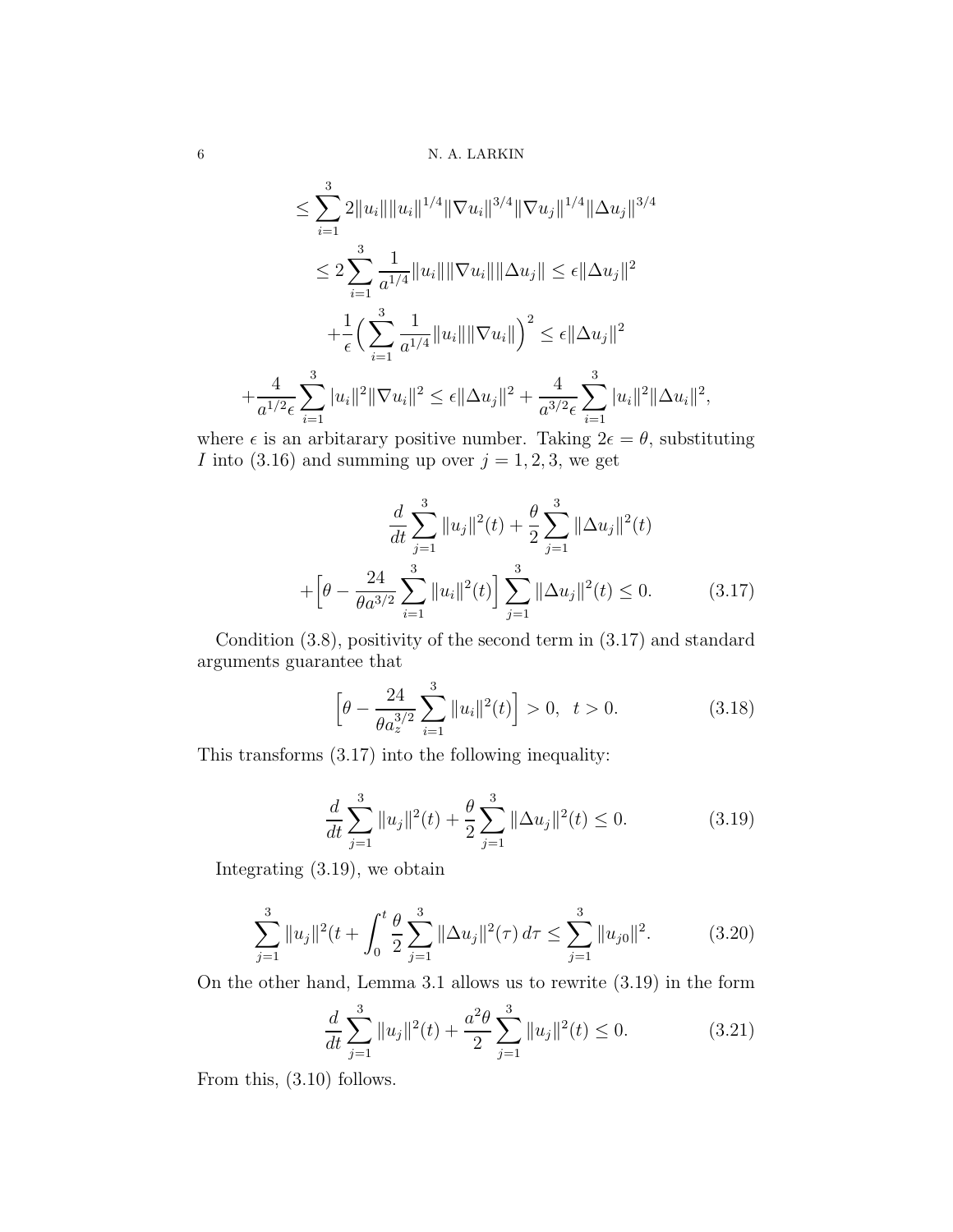# Estimate II

Differentiate  $(3.3)$  with respect to t, then multiply the results respectively by  $2(u_j)_t$  to get

$$
\frac{d}{dt}||u_{jt}||^2(t) + 2||\Delta u_{jt}||^2(t) - 2||\nabla u_{jt}||^2(t)
$$
\n
$$
= 2\sum_{i=1}^3 (u_i u_{it}, (u_j)_{x_{jt}})(t), \ j = 1, 2, 3. \tag{3.22}
$$

Making use of Lemmas 2.4 and 3.1, we estimate

$$
I = 2 \sum_{i=1}^{3} (u_i u_{it}, (u_j)_{x_{jt}})(t) \le 2 \sum_{i=1}^{3} ||u_i||(t)||u_{it}||_{L^4(D)}(t)||\nabla u_{jt}||_{L^4(D)}(t)
$$
  
\n
$$
\le 4 \sum_{i=1}^{3} ||u_i|| ||u_{it}||^{1/4} ||\nabla u_{it}||^{3/4} ||\nabla u_{it}||^{1/4} ||\Delta u_{it}||^{3/4}
$$
  
\n
$$
\le 4 \sum_{i=1}^{3} \frac{1}{a^{1/4}} ||u_i|| ||\nabla u_{it}|| ||\Delta u_{it}|| \le \epsilon ||\Delta u_{it}||^2
$$
  
\n
$$
+ \frac{4}{\epsilon} \Big( \sum_{i=1}^{3} \frac{1}{a^{1/4}} ||u_i|| ||\nabla u_{it}|| \Big)^2 \le \epsilon ||\Delta u_{it}||^2
$$
  
\n
$$
+ \frac{16}{a^{1/2} \epsilon} \sum_{i=1}^{3} ||u_i||^2 ||\nabla u_{it}||^2 \le \epsilon ||\Delta u_{it}||^2 + \frac{16}{a^{3/2} \epsilon} \sum_{i=1}^{3} ||u_i||^2 ||\Delta u_{it}||^2.
$$

Taking  $2\epsilon = \theta$ , substituting I into (3.22) and summing up over  $j =$ 1, 2, 3, we get

$$
\frac{d}{dt} \sum_{j=1}^{3} ||u_{jt}||^{2}(t) + \frac{\theta}{2} \sum_{j=1}^{3} ||\Delta u_{jt}||^{2}(t) + \left[\theta - \frac{48}{\theta a^{3/2}} \sum_{i=1}^{3} ||u_{i}||^{2}(t) \right] \sum_{j=1}^{3} ||\Delta u_{jt}||^{2}(t) \le 0.
$$
 (3.23)

Taking into account (3.7), rewrite (3.23) in the form

$$
\frac{d}{dt} \sum_{j=1}^{3} \|u_{jt}\|^2(t) + \frac{\theta}{2} \sum_{j=1}^{3} \|\Delta u_{jt}\|^2(t) \le 0.
$$
 (3.24)

This implies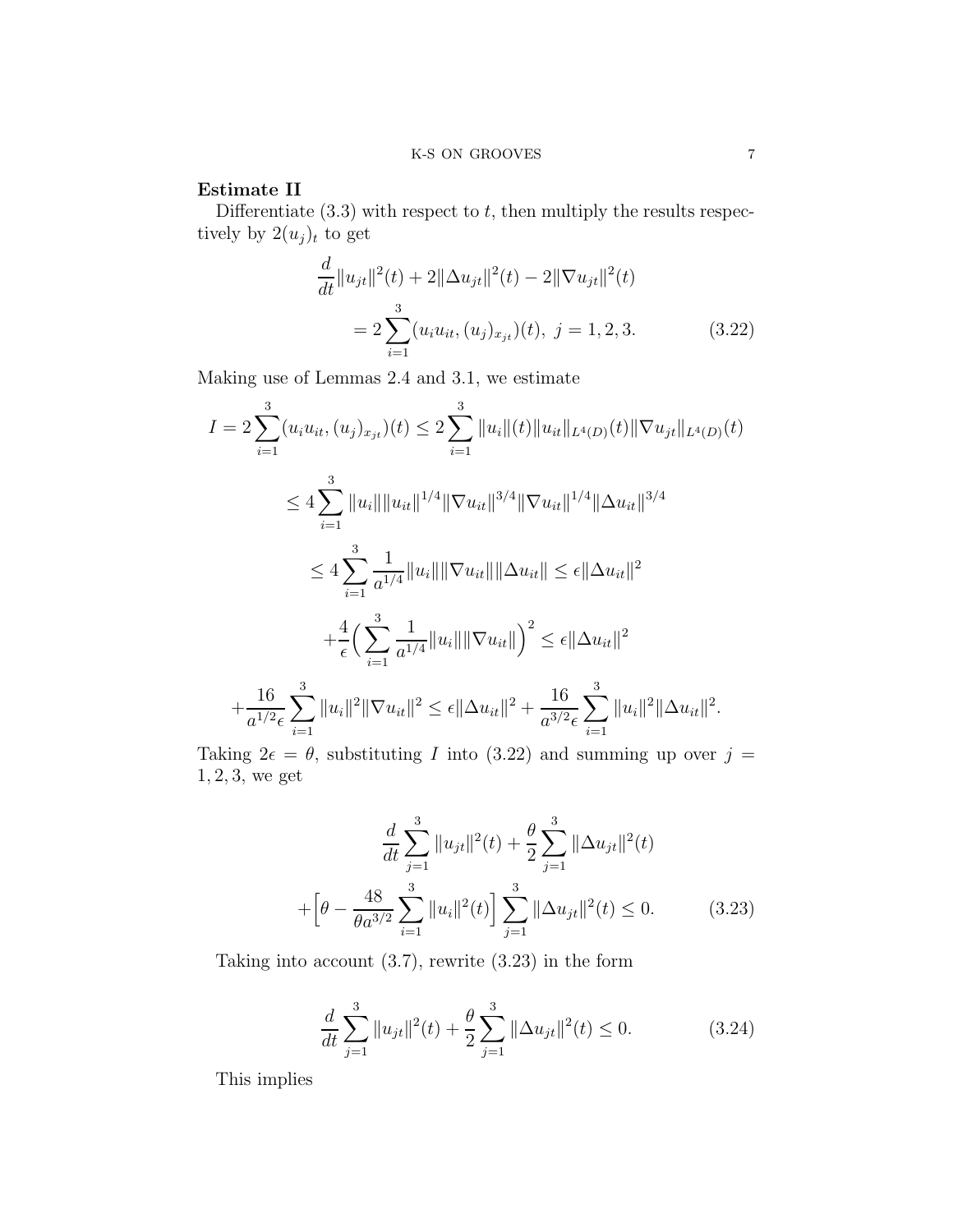# 8 N. A. LARKIN

$$
\sum_{j=1}^{3} \|u_{jt}\|^2(t) + \frac{\theta}{2} \int_0^t \left(\sum_{j=1}^3 \|\Delta u_{j\tau}\|^2(\tau) d\tau \le \sum_{j=1}^3 \|u_{jt}\|^2(0), \qquad (3.25)
$$

where  $||u_{jt}||^2(0) \leq C(||u_{0j}||_W)$ . Making use of Lemma 3.1, rewrite (3.24) as

$$
\frac{d}{dt} \sum_{j=1}^{3} \|u_{jt}\|^2(t) + \frac{a^2 \theta}{2} \sum_{j=1}^{3} \|u_{jt}\|^2(t) \le 0.
$$
 (3.26)

Integrating this, we find

$$
\sum_{j=1}^{3} \|u_{jt}\|^2(t) \le \left(\sum_{j=1}^{3} \|u_{jt}\|^2(0)\right) \exp\{-\frac{a^2\theta}{2}t\}.
$$
 (3.27)

Estimates (3.20) and (3.25) imply that  $u_j \in L^{\infty}(\mathbb{R}^+; H_0^2)(D)$ ,

$$
u_{jt} \in L^{\infty}(\mathbb{R}^+; L^2(D)) \cap L^2(\mathbb{R}^+; H_0^2(D)), \ j = 1, 2, 3.
$$

These inequalities guarantee the existence of strong soluitons to (3.3)-(3.6)  $\{u_j(x,t)\}\$  satisfying the following integral identities:

$$
((u_j)_t, \phi)(t) + (\Delta u_j, \Delta \phi)(t) + (\Delta u_j, \phi)(t)
$$

$$
-\frac{1}{2} \sum_{i=1}^3 (u_i)^2, \phi_{x_j}(t) = 0, \ t > 0,
$$
(3.28)

where  $\phi(x, y)$  is an arbitrary function from  $H_0^2(D)$ . We can rewrite (3.28) in the form

$$
(\Delta u_j, \Delta \phi)(t) = -([(u_j)_t + \Delta u_j - \sum_{i=1}^3 u_i(u_i)_{x_j}], \phi)(t).
$$

It follows from here and estimates above that

$$
\Delta^2 u_j \in L^{\infty}(\mathbb{R}^+; L^2(D)), \ j = 1, 2, 3.
$$

This proves the existence part of Theorem 3.1.

**Lemma 3.2.** The strong solutions of  $(3.3)-(3.6)$  is unique.

*Proof.* Let  $u_j$  and  $v_j$ ,  $j = 1, 2, 3$ , be two distinct solutions to  $(3.3)-(3.6)$ . Denoting  $w = u_j - v_j$ , we come to the following system:

$$
\frac{d}{dt}||w_j||^2(t) + 2||\Delta w_j||^2(t) - 2||\nabla w_j||^2(t)
$$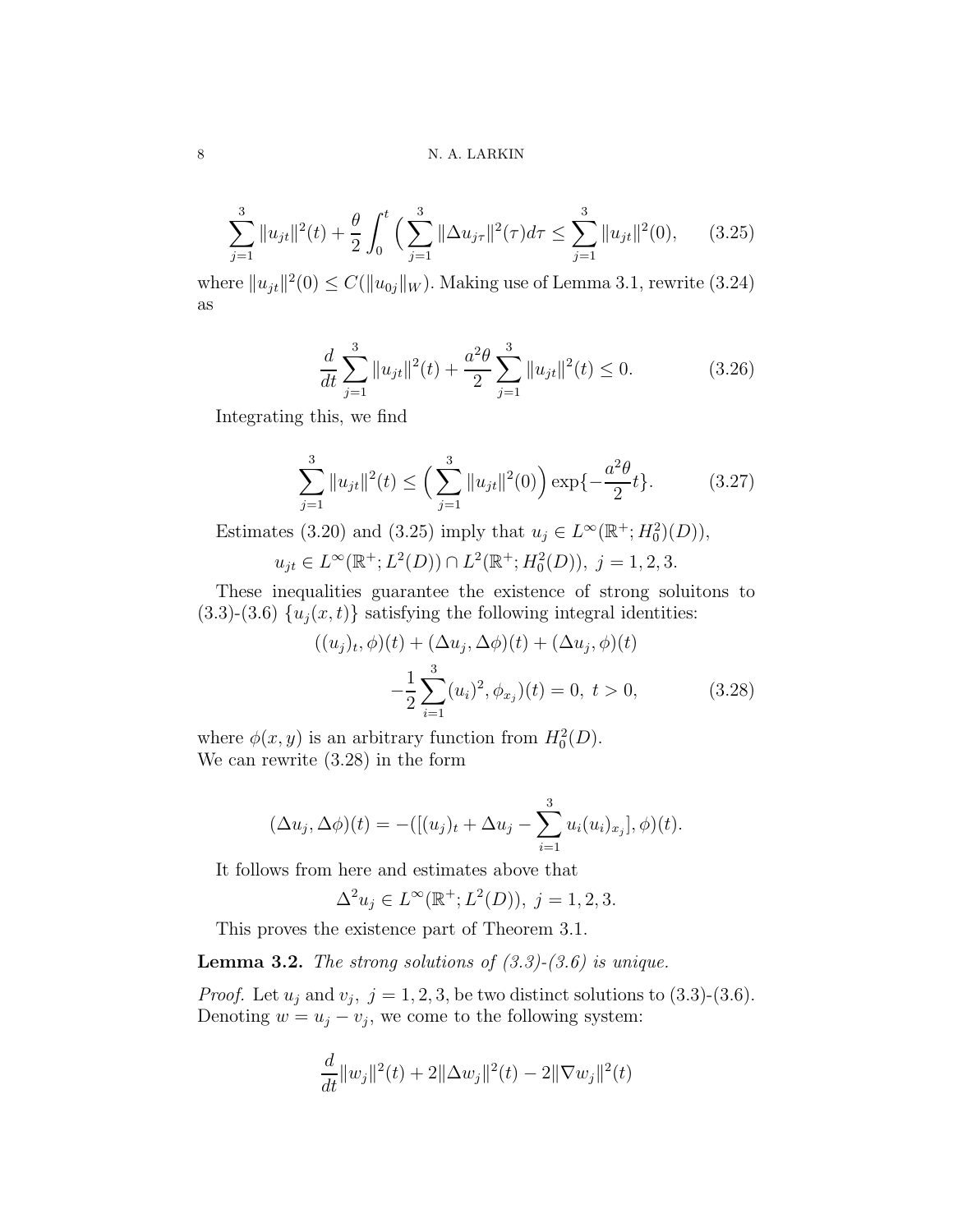K-S ON GROOVES  $\hskip 3cm 9$ 

$$
= \sum_{i=1}^{4} (\{u_i + v_i\} w_i, (w_j)_{x_j})(t), \qquad (3.29)
$$

$$
(w_i)_{x_j} = (w_i)_{x_j}, \ i \neq j,
$$
\n(3.30)

$$
w_j|_{\partial D_1} = \frac{\partial}{\partial N} w_j|_{\partial D_1} = 0, \ t > 0,
$$
\n(3.31)

$$
w_j(x,0) = 0, \ \ j = 1,2,3. \tag{3.32}
$$

Making use of Lemmas 2.3, 3.1, we estimate

$$
I = (\{u_i + v_i\}w_i, (w_j)_{x_j}) \le ||(w_j)_{x_j}||_{L^4(D_z)}||w_i|| ||u_i + v_i||_{L^4(D_z)}
$$
  
\n
$$
\le 2||w_i|| ||(w_j)_{x_j}||^{1/4}||\nabla(w_j)_{x_j}||^{3/4}||u_i + v_i||^{1/4}||\nabla(u_i + v_i)||^{3/4}
$$
  
\n
$$
\le \frac{2}{a^{1/4}}||w_i|| ||\Delta(w_j)|| ||\nabla(u_i + v_i)||
$$
  
\n
$$
\le \epsilon ||\Delta(w_j)||^2 + \frac{1}{\epsilon a^{3/2}}||w_i||^2 ||\Delta(u_i + v_i)||^2.
$$

Substituting I into (3.29), taking  $2\epsilon = \theta$  and summing over  $j =$  $1, 2, 3$ , we get

$$
\frac{d}{dt} \sum_{j=1}^{3} ||w_j||^2(t) + \theta \sum_{j=1}^{3} ||\Delta w_j||^2(t)
$$
  

$$
\leq C \Big( \sum_{i=1}^{3} \{ ||\Delta u_i||^2 + ||\Delta v_i||^2 \} \sum_{j=1}^{3} ||w_j||^2(t) \Big).
$$

Due to (3.20),  $\|\Delta u_i\|^2(t) + \|\Delta v_i\|^2(t) \in L^1(\mathbb{R}^+), i = 1, 2, 3.$ Applying Lemma 2.2, we obtain that

$$
||w_j||(t) \equiv 0, \ t > 0, \ j = 1, 2, 3.
$$

This proves Lemma 3.2 and consequently Theorem 3.1.

Remark 3.1. We can define other grooves:

$$
D_{x_3} = \{x = (x_1, x_2, x_3); x_1 \in \mathbb{R}^1, x_2 \in \mathbb{R}^+, x_3 \in (0, L_3 > 0),\}
$$

$$
D_{x_1} = \{x = (x_1, x_2, x_3); x_1 \in (0, L_1 > 0), x_2 \in \mathbb{R}^1, x_3 \in \mathbb{R}^+\}
$$

and obtain results similar to ones of Theorem 3.1.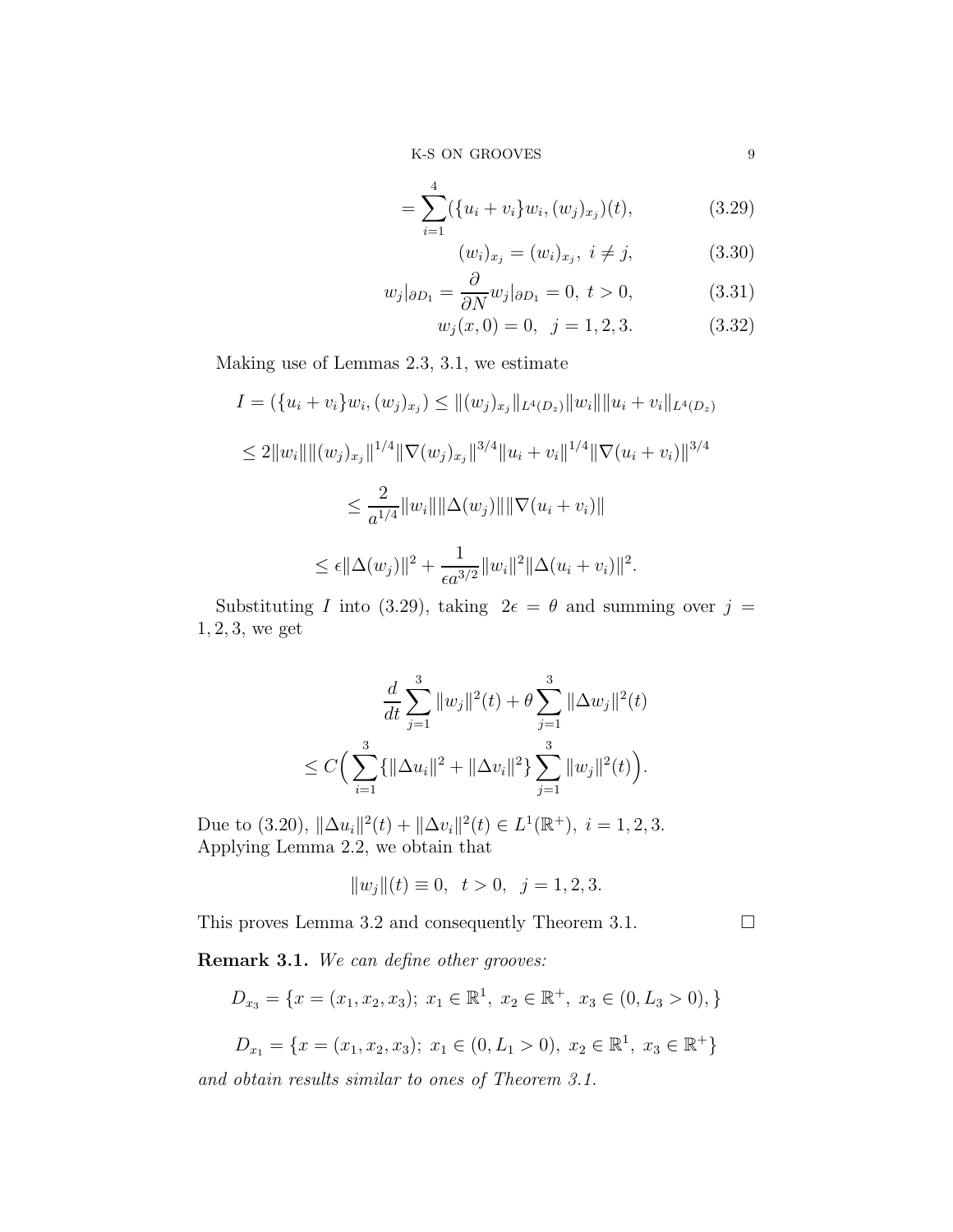### 4. Conclusions

In this work, we studied initial boundary value problems for the three dimensional Kuramoto-Sivashinsky system (1.1) posed on unbounded grooves. We defined a set of admissible domains which eliminate destabilizing effects of terms  $\Delta u_j$  by dissipativity of  $\Delta^2 u_j$ . Since these problems do not admit the first a priori estimate independent of t and solutions, in order to prove the existence of global solutions, we put conditions connecting geometrical properties of domains with initial data. We proved the existence and uniqueness of a strong solution as well as exponential decay of  $L^2$ -norms.

 $\Box$ 

## CONFLICT OF INTERESTS

The author declares that there is no conflict of interest regarding the publication of this paper.

### **REFERENCES**

- <span id="page-9-8"></span>[1] Adams R.A. and Fournier J.F., Sobolev Spaces. Elsevier Sciuence Ltd; Oxford OX5 IGB UK, @003o.
- <span id="page-9-6"></span>[2] Benachour S., Kukavica I., Rusin W., Ziane M., Anisotropic estimates for the rwo dimensional Kuramoto-Sivashinsky equation, J. of Dynamics and Differential Equations, Springer Verlag, 2014, 26, pp. 461-476. 10.1007/s10884-014- 9372-3. hal-00790207.
- <span id="page-9-2"></span>[3] Biagioni H.A., Bona J.L., Iorio Jr., R.J. and Scialom M., On the Korteweg de Vries-Kuramoto-Sivashinsky Equation, Adv. Diff. Eqs., 1(1) (1996),1-20.
- <span id="page-9-7"></span>[4] Biagioni H.A. Gramchev T., Multidimensional Kuramoto-Sivashinsky type equations: Singular initial data and analytic re3gularity, Matemática Contemporanea, 15 (1998), 21-42.
- <span id="page-9-9"></span>[5] Brezis H., Functional Analysis, Sobolev Spaces and Partial Differential Equations. New York: Springer, 2011.
- <span id="page-9-3"></span>[6] Guo Boling, The existence and nonexistence of a global solution for the initial value problem of generalized Kuramoto-Sivashinsky type equations, J. of Mathematical Research and Exposition, vol. 11, N0 1,(1991), 57-69.
- <span id="page-9-4"></span>[7] Cousin A.T. and Larkin N.A., Kuramoto-Sivashinsky equation in domains with moving boundaries, Portugaliae Mathematica, vol. 59, fasc. 3 (2002) 335-349.
- <span id="page-9-0"></span>[8] Cross M.C., Pattern formation outside of equilibrium, Review of Modern Physics. 65(3) (1993), 851-1086.
- <span id="page-9-5"></span><span id="page-9-1"></span>[9] Cuerno R. and Barabasi A.L., Phys. Rev. Lett., 74 (1965), 4746.
- [10] Feng Bao-Feng, Malomed B.A., Kawahara T., Stable Periodic Waves in Coupled Sivashinsky-Korteweg-de Vries Equations, [arXiv:nlin/0209003](http://arxiv.org/abs/nlin/0209003) v 1 [nlin. PS] 1Sep 2002.
- [11] Iftimie D., Raugel G., Some Reults on the Navier-Stokes Equations in Thin 3D Domains, Journal of Differential Equations 169, (2001), 281-331.